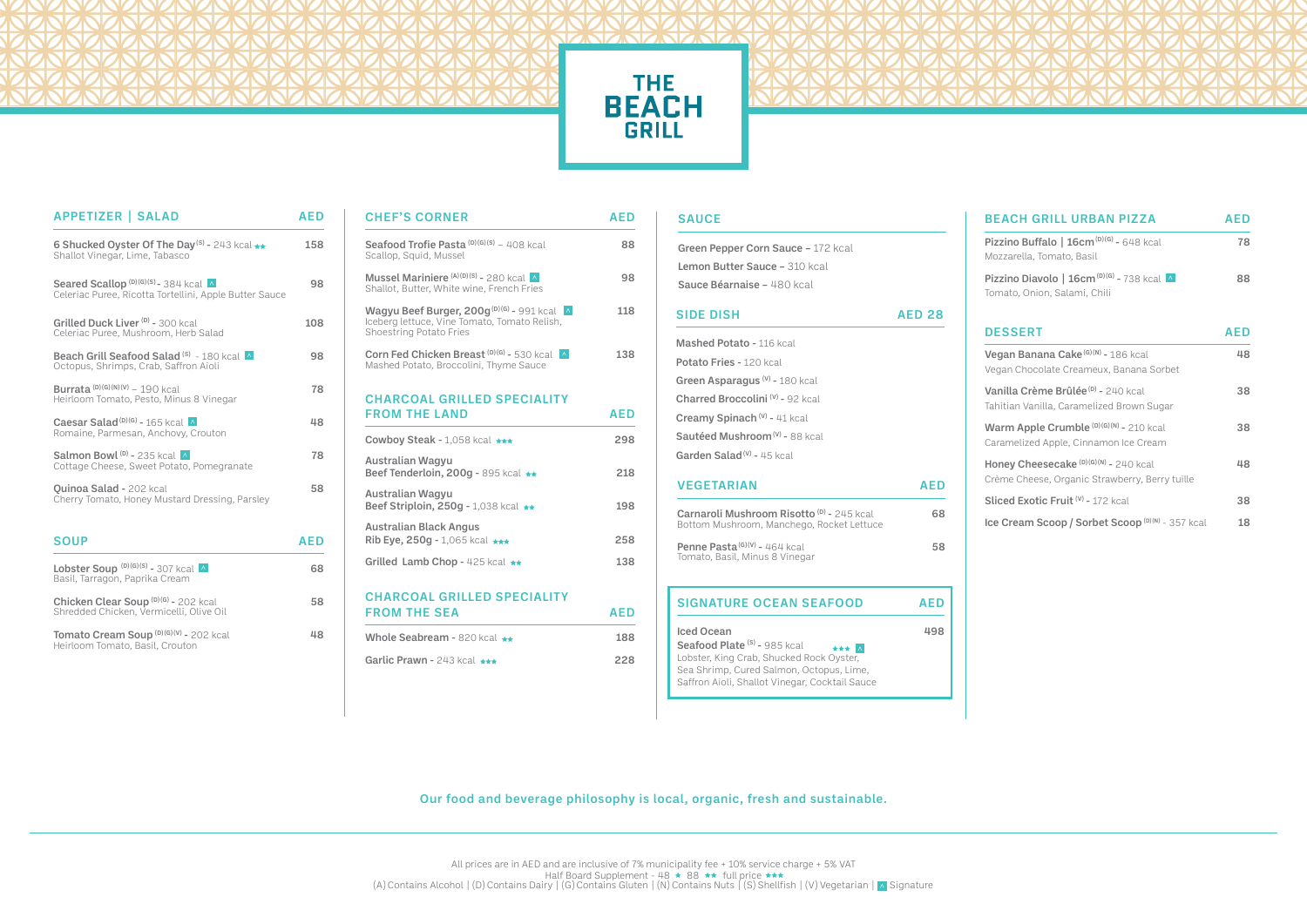Our food and beverage philosophy is local, organic, fresh and sustainable.

| Greywacke, Sauvignon Blanc | 128 | 1,198 |
|----------------------------|-----|-------|
| Marlborough, New Zealand   |     |       |

## **THE BEACH**

| <b>CHAMPAGNE &amp;</b><br><b>SPARKLING WINE</b>                       |              | AED   |
|-----------------------------------------------------------------------|--------------|-------|
| Glass / Bottle                                                        | <b>150ML</b> | Ì     |
| Moët & Chandon Brut Impérial<br>Champagne, France                     | 168          | 828   |
| Moët & Chandon Impérial Rosé<br>Champagne, France                     |              | 988   |
| Ruinart, Blanc de Blancs<br>Champagne, France                         |              | 1,788 |
| Billecart-Salmon, Brut Rosé<br>Champagne, France                      |              | 1,988 |
| Dom Pérignon<br>Champagne, France                                     |              | 4,888 |
| Organic Prosecco Alberto Nani,<br><b>Extra Drv</b><br>Prosecco, Italy | 78           | 338   |

| <b>MAGNUM ROSE (1.5 LTR)</b>                                      |              | AED |
|-------------------------------------------------------------------|--------------|-----|
| Glass / Bottle                                                    | <b>150ML</b> |     |
| Mirabeau, Rosé                                                    | 88           | 788 |
| Côtes-de-Provence, France                                         |              |     |
| Château de l'Aumérade Cru Classé,<br><b>Cuvée Marie Christine</b> | 98           | 958 |
| Côtes-de-Provence, France                                         |              |     |
| <b>MAGNUM WHITE (1.5 LTR)</b>                                     |              | AED |
| Glass / Bottle                                                    | <b>150ML</b> |     |
| Marco Felluga,                                                    |              |     |
| Just Molamatta Friuli Bianco<br>Friuli, Italy                     | 88           | 788 |

| <b>WHITE WINE</b>                                                           |       | AFD |
|-----------------------------------------------------------------------------|-------|-----|
| Glass / Bottle                                                              | 150ML | İ   |
| Frontera, Sauvignon Blanc<br>Central Valley, Chile                          | 58    | 198 |
| <b>Whistling Duck, Chardonnay</b><br>New South Wales, Australia             | 68    | 248 |
| Dr. Loosen, Riesling<br>Mosel, Germany                                      | 78    | 348 |
| <b>Fantinel Borgo Tesis, Pinot Grigio</b><br>Friuli Grave, Italy            |       | 438 |
| Domaine Cordier Père & Fils,<br>Mâcon Fuissé<br>Burgundy, France            |       | 568 |
| Ken Forrester Terre Noir,<br><b>Chenin Blanc</b><br>Swartland, South Africa |       | 618 |

| <b>ROSE WINE</b>                                                                               |              | AFD |
|------------------------------------------------------------------------------------------------|--------------|-----|
| Glass / Bottle                                                                                 | <b>150ML</b> |     |
| Mirabeau, Rosé<br>Côtes-du-Provence, France                                                    | 88           | 398 |
| Château de l'Aumérade Cru Classé,<br><b>Cuvée Marie Christine</b><br>Côtes-du-Provence, France | 98           | 478 |

## THE BEACH GRILL SIGNATURE AED

| <b>RED WINE</b>                                            |              | AFD |
|------------------------------------------------------------|--------------|-----|
| Glass / Bottle                                             | <b>150ML</b> |     |
| Frontera, Cabernet Sauvignon<br>Central Valley, Chile      | 58           | 198 |
| Argento, Malbec<br>Mendoza, Argentina                      | 68           | 248 |
| Santa Cristina, Sangiovese<br>Tuscany, Italy               | 78           | 348 |
| <b>Mud House, Pinot Noir</b><br>Central Otago, New Zealand |              | 428 |
| Cheval Noir, Saint-Émilion<br>Bordeaux, France             |              | 588 |
| <b>Louis Latour, Pinot Noir</b><br>Bourgogne, France       |              | 688 |

| <b>DESSERT WINES</b>                                             |      | AED |
|------------------------------------------------------------------|------|-----|
| Glass / Bottle                                                   | 60ML |     |
| Taylor's Fine Ruby<br>Port, Portugal                             | 58   | 498 |
| Puerto Fino, Solera Reserva<br>Sherry, Spain                     | 68   | 598 |
| Pedro Ximénez, San Emilio,                                       |      |     |
| Solera Reserva<br>Sherry, Spain                                  | 78   | 898 |
| Taylor's 10 Years Old Tawny<br>Port, Portugal                    | 98   | 998 |
| <b>Montes Late Harvest Gewürztraminer</b><br>Dessert Wine, Chile | 78   | 498 |

|  | <b>FORTIFIED &amp;</b> |  |
|--|------------------------|--|
|  |                        |  |

### PIRATES OF CARRIBEAN

"Not All Treasure Is Silver And Gold Mate – Captain Jack Sparrow"

#### CURSE OF THE BLACK PEARL 108

"It's not just a keel and a hull and sails; that's what a ship need. Not what a ship is. What the black pearl really is, is freedom"

(Patron Silver Tequila, Crème De Cassis, Wild Blackberry Puree, Tabasco, Togarashi)

### DEAD MAN'S CHEST 108

"He took out his heart and hid it in a locked chest. So he could not feel the pain of losing her"

(Hibiscus And blackcurrant Infused Tanqueray London Dry Gin,Mirabeau Rose Wine, Raspberry Syrup, Sparkling Water)

### AT THE WORLD'S END 108

"Let no joyful voice be heard! Let no man look up At the sky with hope! And let this day be cursed by us who ready to wake …THE KRAKEN!"

(The Kraken Spiced rum, Pineapple juice, Fresh Ginger, Coconut Syrup, Passionfruit Syrup Grenadine Syrup)

### ON STRANGER TIDES 108

"Two Silver Chalices, The Tear Drops Of A Mermaid, And Water From The Fountain. One Chalice Contain The tear, The Other Will Not. Whoever Drinks From The Chalice With Teardrop Will Have Their Life Extended"

(Midori, Vodka, Lime Juice, Kiwi Syrup, Prosecco, Yuzu Caviar)

### DEAD MEN TELL NO TALES 108

"I Wish I Could Do It Myself, But Dead Men Tell No Tales"

(Jack Daniel's, Kahlua, Espresso Shot, Caramel Syrup, 23K Gold)

## COCKTAILS

The important things are said over cocktails and are never done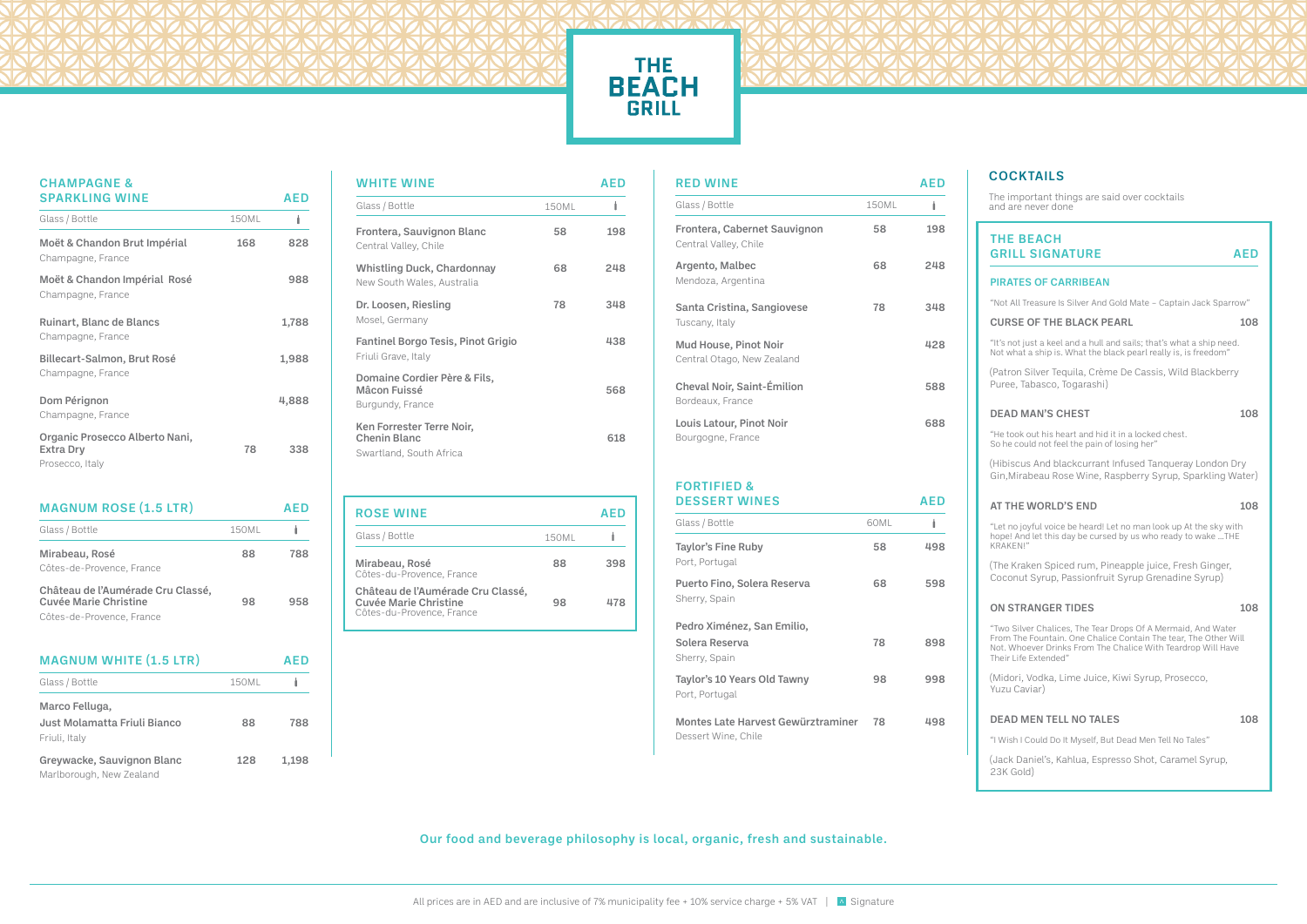## THE<br>BEACH<br>GRILL

Our food and beverage philosophy is local, organic, fresh and sustainable.



| <b>SPRITZER FOR EVERYONE</b>                                                                               | <b>AED</b> |
|------------------------------------------------------------------------------------------------------------|------------|
| <b>Mimosa</b><br>Prosecco, Orange Juice                                                                    | 68         |
| <b>Gin Spritz</b><br>Sparkling White Wine Infused With Botanicals<br>And Gin, Elderflower, Rosemary, Lemon | 68         |
| <b>Aperol Spritz</b><br>Prosecco, Aperol, Soda Water                                                       | 78         |
| Hugo<br>ST. Germain, Mint, Prosecco                                                                        | 78         |
| French 75<br>Gin, Lime, Prosecco, Cane Sugar                                                               | 88         |
| Kir Royal<br>Champagne, Crème De Casis                                                                     | 198        |
| <b>Champagne Cocktail</b><br>Champagne, Cognac, Angostura Bitters,<br>Demerara Sugar                       | 198        |
| <b>TO GIN OR NOT TO GIN</b>                                                                                | <b>AED</b> |
| <b>Specially Crafted Gin &amp; Tonic Menu</b><br>(Each Drink Has A Measure Of 45ml Of Gin, Fruits & Tonic) |            |
| <b>Spicy Bombay</b><br>Bombay Sapphire & Tonic With Green Chili,<br>Fresh Lime Juice & Fresh Lime          | 78         |
| T&T<br>Tanqueray 10 & Tonic With Splash of Grapefruit Juice<br>& Grapefruit                                | 88         |
| Dubai Eye<br>Botanist Gin & Tonic With Fresh Basil, Rosemary &<br>Lemon Peel                               | 88         |
| The Hendricks Pedal<br>Hendrick & Tonic With Cucumber & Dried Rose Petals                                  | 88         |
| <b>Roku Sonic</b><br>Roku Gin & Tonic With Sliced Ginger & Lime Juice                                      | 88         |
| The 47                                                                                                     | 108        |

| $1115 + 1$                               |  |
|------------------------------------------|--|
| Monkey 47 & Tonic With Fresh Lime Juice, |  |
| Juniper Berries, Rosemary & Lime Wheel   |  |

| <b>WHISKY</b>                     |      | <b>AED</b> |
|-----------------------------------|------|------------|
| Single Malt                       | 30ML | t          |
| <b>Glenfiddich 12 Year</b>        | 58   | 1,288      |
| The Glenlivet 12 Year             | 58   | 1,288      |
| Laphroaig 10 Year                 | 58   | 1,288      |
| Macallan 12 Year                  | 88   | 1,888      |
| Dalwhinnie 15 Year                | 88   | 1,888      |
| Macallan 15 Year                  | 138  | 2,888      |
| Macallan 18 Year                  | 178  | 3,888      |
| Blended                           | 30ML | Ì          |
| <b>Chivas Regal 12 Year</b>       | 68   | 1,488      |
| <b>Johnnie Walker Black Label</b> | 68   | 1,488      |
| <b>Chivas Regal 18 Year</b>       | 158  | 3,388      |
| Johnnie Walker Blue Label         | 228  | 5,188      |
| Japanese                          | 30ML | Ì.         |
| Nika From the Barrel              | 78   | 1,088      |
| Hibiki Japanese Harmony           | 98   | 2,088      |
| Yamazaki 12 Year                  | 138  | 2,988      |
| American                          | 30ML | Ì          |
| <b>Jack Daniel's No 7</b>         | 58   | 1,288      |
| <b>Maker's Mark</b>               | 58   | 1,288      |
| Irish                             | 30ML | Ì.         |
| Jameson                           | 58   | 1,288      |

| <b>VODKA</b>            |      | <b>AED</b> |
|-------------------------|------|------------|
| Glass / Bottle          | 30ML | İ          |
| <b>Grey Goose</b>       | 68   | 1,488      |
| Cîroc                   | 68   | 1,488      |
| <b>Belvedere</b>        | 68   | 1,488      |
| Elite by Stolichnaya    | 68   | 1,488      |
| <b>Beluga Noble</b>     | 68   | 1,488      |
| <b>Beluga Gold</b>      | 158  | 3,588      |
| <b>COGNAC</b>           |      | <b>AED</b> |
| Glass / Bottle          | 30ML | Ì          |
| <b>Hennessy VS</b>      | 58   | 1,288      |
| <b>Hennessy VSOP</b>    | 68   | 1,488      |
| <b>Remy Martin VSOP</b> | 68   | 1,488      |
| <b>Hennessy XO</b>      | 220  | 4,588      |
| <b>Remy Martin XO</b>   | 228  | 4,988      |
| GIN                     |      | <b>AED</b> |
| Glass / Bottle          | 30ML | Ô          |
| Tanqueray 10            | 58   | 1,288      |
| <b>The Botanist</b>     | 58   | 1,288      |
| <b>Hendricks</b>        | 58   | 1,288      |
| Roku                    | 58   | 1,288      |
| Monkey 47               | 80   | 1,188      |
|                         |      |            |

## APERTIF AED

| <b>TEQUILA</b>     |      | <b>AED</b> |
|--------------------|------|------------|
| Glass / Bottle     | 30ML | Î          |
| Patrón XO Café     | 58   | 1,288      |
| Patrón Silver      | 68   | 1,488      |
| Don Julio Blanco   | 78   | 1,688      |
| Patrón Reposado    | 78   | 1,688      |
| Don Julio Reposado | 88   | 1,888      |
| Patrón Añejo       | 88   | 1,888      |
| Don Julio Añejo    | 98   | 2,088      |

| ٠<br>$\sim$ |  |
|-------------|--|
|             |  |

## **AED**

| Glass / Bottle       | 30ML |       |
|----------------------|------|-------|
| Havana Club 3        | 48   | 888   |
| Havana Club 7        | 58   | 1,288 |
| Captain Morgan Spice | 58   | 1,288 |
| Zacapa 23 Year       | 88   | 1,888 |

| Glass / Bottle             | 30ML |     |
|----------------------------|------|-----|
| Aperol                     | 48   | 888 |
| Cynar                      | 48   | 888 |
| Campari                    | 48   | 888 |
| Fernet-Branca              | 48   | 888 |
| Martini (Bianco/Rosso/Dry) | 48   | 888 |
| Pimm's NO <sub>1</sub>     | 48   | 888 |